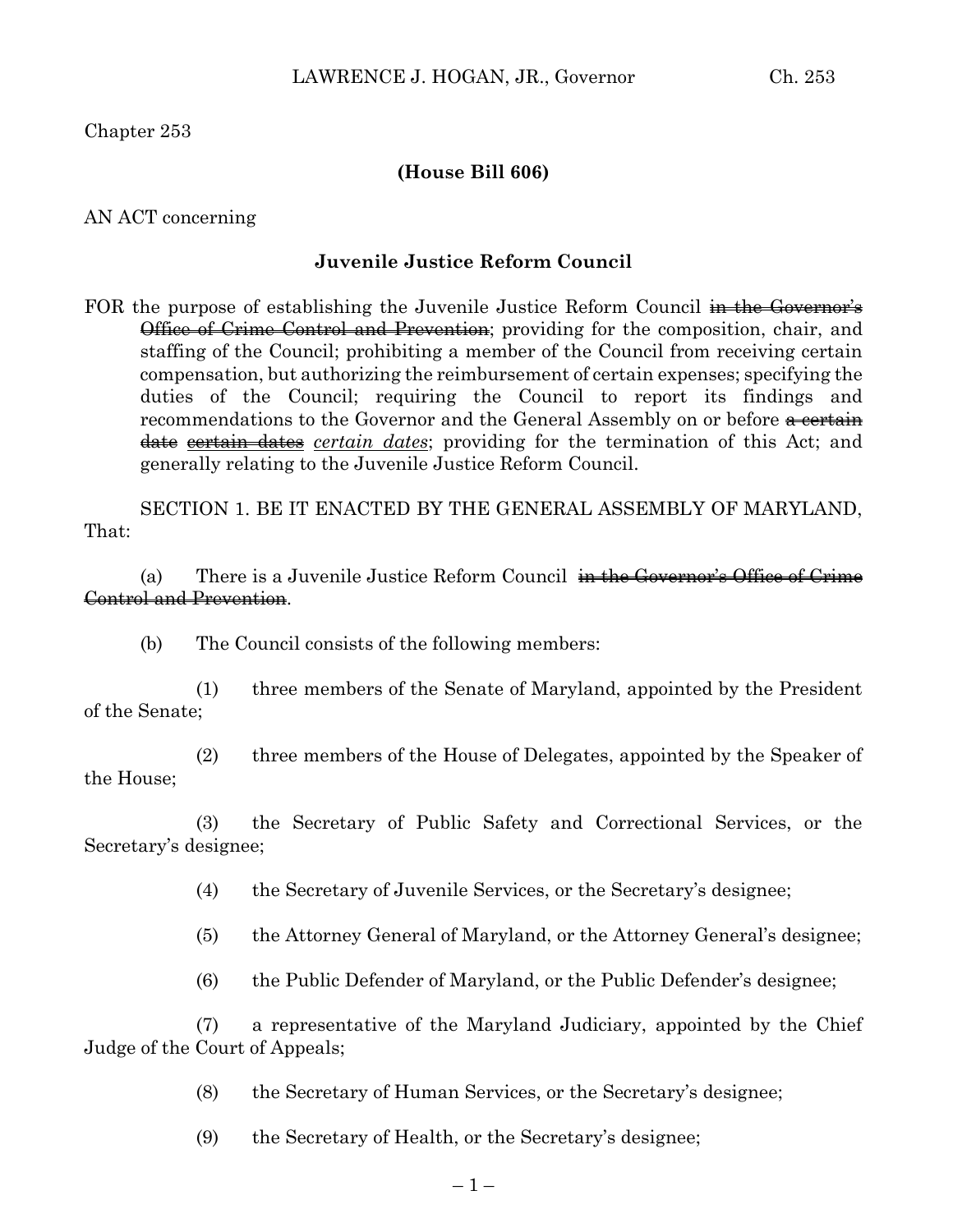(10) the State Superintendent of Schools, or the Superintendent's designee;

## and

- (11) the following members, appointed by the Governor:
	- (i) a national expert on youth justice issues;
	- (ii) a representative of a foundation with expertise in juvenile

systems;

- (iii) a representative of local law enforcement agencies;
- (iv) a representative of the Maryland State's Attorneys' Association;
- (v) a *representative of a* youth services provider *bureau*;

(vi)  $\theta$  two individuals under the age of 30 years who were under the supervision of the Department of Juvenile Services, but who are no longer under the supervision of the Department *a representative from a crime victims organization*; and

*(vii) two individuals under the age of 30 years who were under the supervision of the Department of Juvenile Services but who are no longer under the supervision of the Department; and*

(vii) *(viii)* any other member with expertise relevant to the work of the Council.

(c) The Governor shall appoint the chair of the Council.

(d) The Governor's Office of Crime Control and Prevention Department of Legislative Services shall provide staff for the Council.

(e) A member of the Council:

(1) may not receive compensation as a member of the Council; but

(2) is entitled to reimbursement for expenses under the Standard State Travel Regulations*, as provided in the State budget*.

(f) The Council shall:

(1) convene an advisory stakeholder group that includes organizations with experience in:

(i) juvenile justice policy reform;